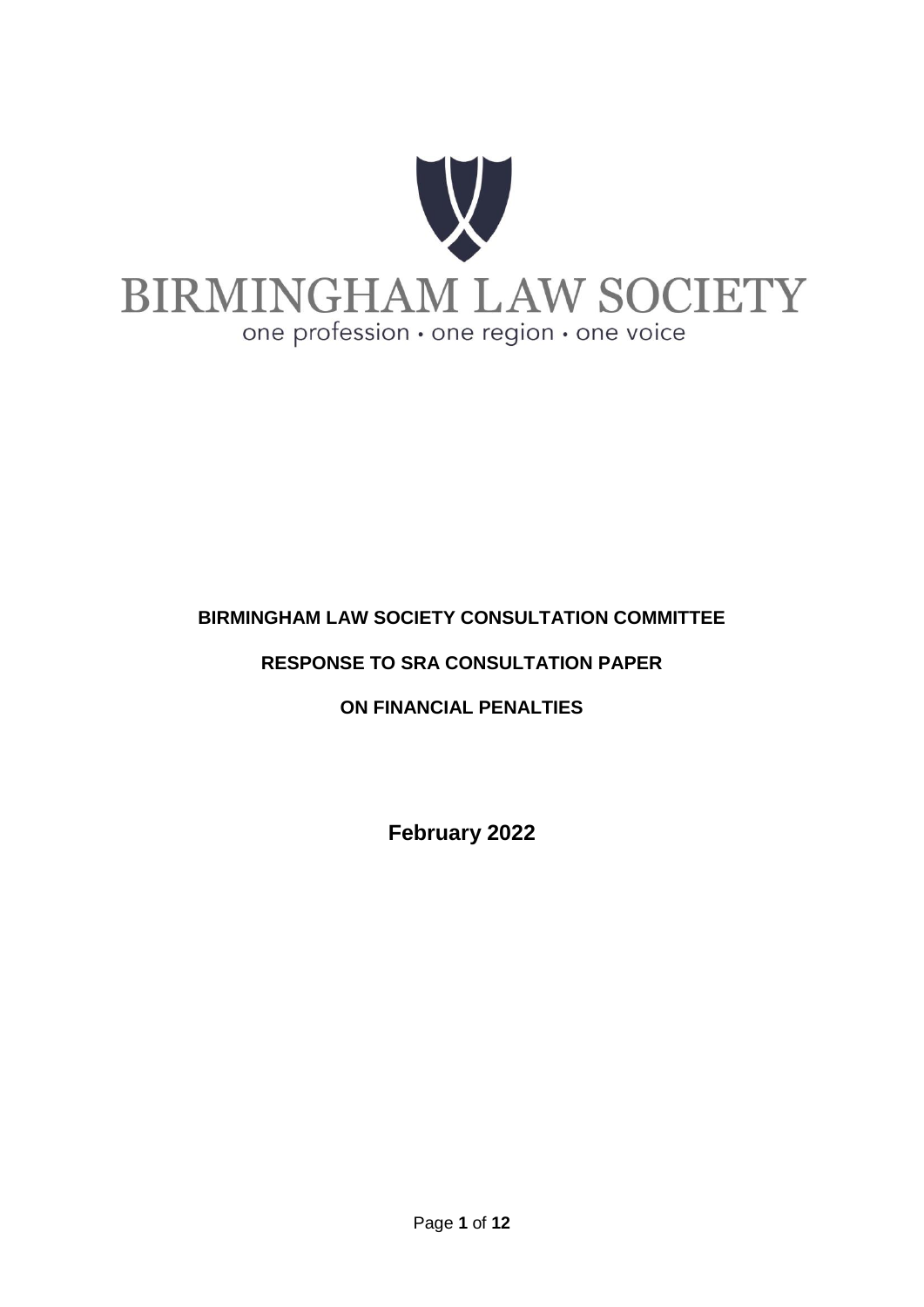# **BIRMINGHAM LAW SOCIETY CONSULTATION COMMITTEE RESPONSE TO SRA CONSULTATION PAPER ON FINANCIAL PENALTIES**

This response has been prepared by the Consultation Committee of the Birmingham Law Society. The Society is the largest local law society with some 5,000 members from all branches of the legal profession and practising in all aspects of law. The response represents the collective views of the Consultation Committee whose members include specialists in professional regulation.

## **SRA Financial Penalties Consultation – Questions**

## **Rationale for change**

## **Q1 Do you agree that these principles should govern our approach?**

By way of background, the £2000 fine limit is contained at Section 44D of the Solicitors Act 1974. It was introduced by the Legal Services Act 2007 and came into effect on 31 March 2009. It applies to individual solicitors and traditional law firms.

By contrast, the SRA has the power under the Legal Services Act 2007 to fine alternative business structures up to £250m and individuals working in them up to £50m.

The SRA first attempted to increase its fining powers in 2012 when it proposed an increase for individual solicitors and traditional law firms from £2000 to £250m. This was rejected by the Ministry of Justice.

The SRA tried again in 2014 when it suggested an increase to £10,000; £50,000 or £100,000. This attempt also petered out.

As to the response to Q1 above, the SRA lists five principles in support of its approach - as bullet points under the heading "Our approach" on page 9 of the consultation paper.

We agree the principles listed as bullet points 1; 2 and 5. These are very general and uncontroversial.

We do not accept the principle contained at bullet point 3 which states as follows: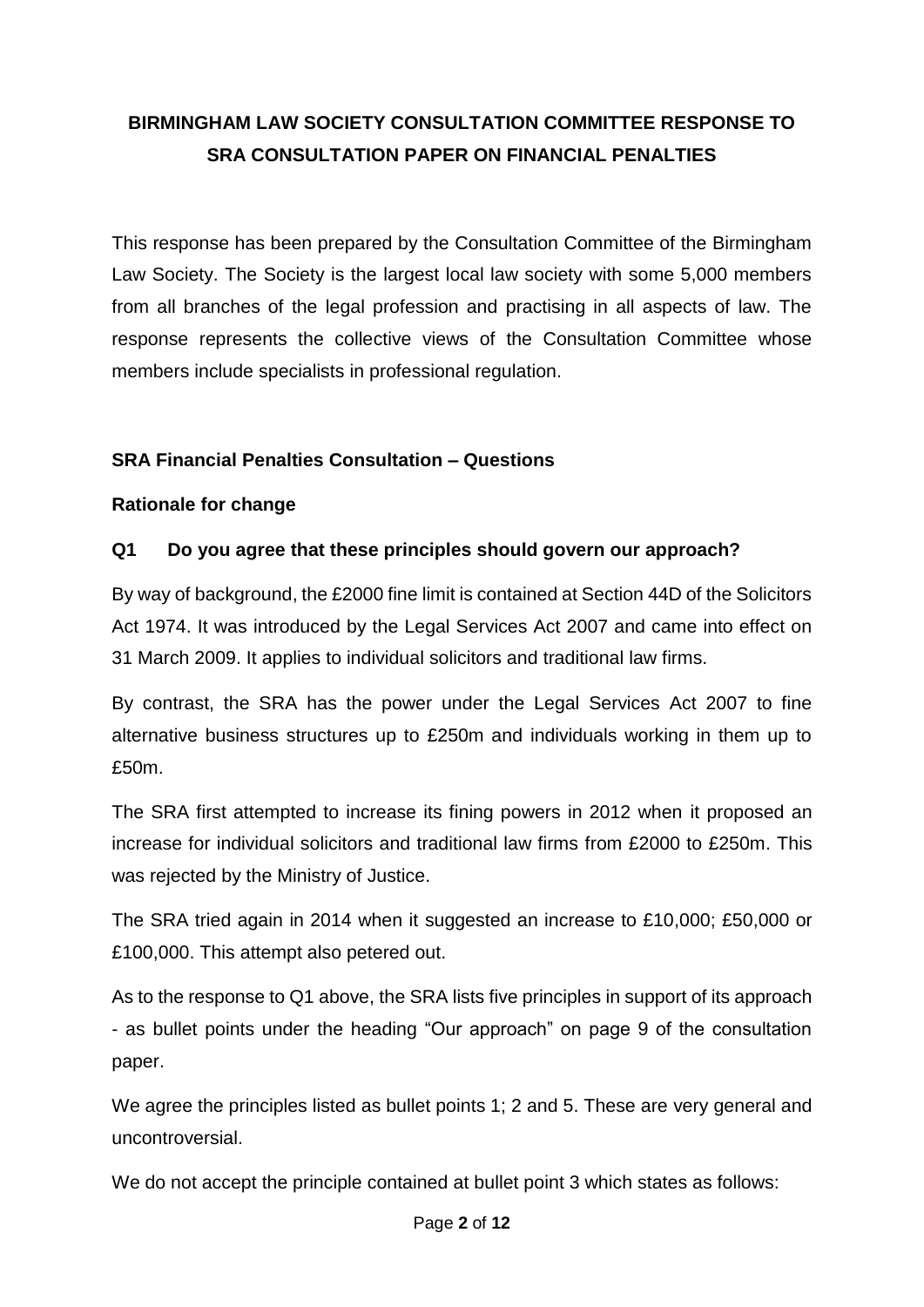*Our sanctions guidance should be focused on different types of behaviours. Certain types of behaviour should not normally attract a fine, where more serious sanctions or controls are required to ensure public confidence or protect against risk.*

Birmingham Law Society does not accept the premise that the SRA should be permitted to select certain types of misconduct as not being suitable for a financial penalty. The SDT and ultimately the Administrative Court should be given the freedom to judge each case on its facts without any pre-determined ruling by the SRA on what is and what is not "serious misconduct" and thereby unsuitable for a financial penalty. That is a job for the SDT and/or the Administrative Court. We address this point more fully later in this response.

We are also not convinced by the principle at bullet point 4 which states as follows:

*We want to enhance our ability to make decisions on straightforward, and agreed, cases by increasing the threshold at which we can fine solicitors and traditional law firms* 

The SRA already has the ability to impose fines of £2000 on *"straightforward"* and/or *"agreed"* cases. A fine of £25,000 would not be appropriate on a *"straightforward"*  and/or *"agreed"* case. It would only be justified on a more serious case which is unlikely to be agreed. We expand this point more fully below.

## **What types of behaviours may, or may not, be suitable for a financial penalty?**

# **Q2 Do you agree that the behaviours demonstrated in cases relating to sexual misconduct, discrimination and non-sexual harassment are not suitable for a financial penalty?**

We do not agree with this assertion.

We consider that each case should be judged individually and on its own facts. Whilst there will be cases that are unsuitable for a financial penalty, not all such cases will fall into this category. It is not for the SRA to prejudge whether these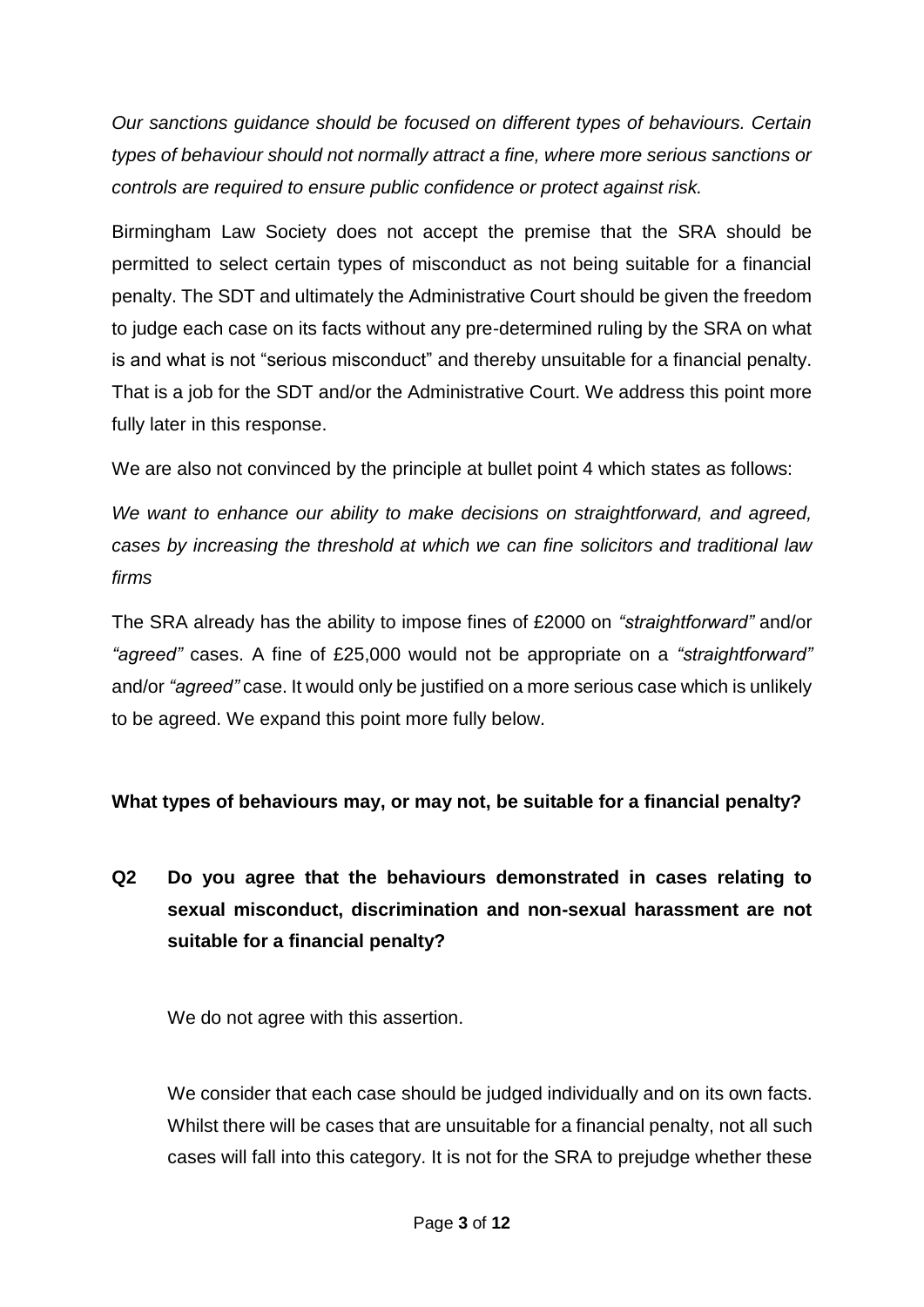cases are more or less serious than other cases and to predict in advance the sanction that should be applied by the SDT. These are the most difficult cases to prosecute for a variety of reasons. Complainants are often reluctant to become involved. Evidentially, it is often the word of the complainant against the word of the solicitor. Often, other jurisdictions are better placed to determine these cases – such as Employment Tribunals and/or the criminal courts.

Also, in trying to set down rules for such cases the SRA needs to pay heed to the judgment in *Ryan Beckwith v SRA [2020] EWHC 3231 (Admin)*. There is a tightrope between conduct in private and in professional life here which the SRA has understandably found difficult to navigate.

Under the heading of sexual misconduct, the impetus for the SRA's proposals for a separate sanction regime appears to have been derived from the media coverage of this topic rather than anything more considered or scientific. For a professional regulator to seek to tie the hands of the SDT in this way based upon press articles is disappointing to say the least. As Dame Victoria Sharp said in Beckwith v SRA *"Regulators will do well to recognise that it is all too*  easy to be dogmatic without knowing it; popular outcry is not proof that a *particular set of events gives rise to any matter falling within a regulator's remit."*

As regards the SRA's reliance upon the approach taken by the disciplinary and regulatory arms of the Bar, the Bar Standards Board has (since the publication of the SRA consultation) been severely criticised by the Legal Services Board on the basis that it lacked capability, capacity and resources – see link

[https://www.legalfutures.co.uk/latest-news/bar-standards-board-lacks](https://www.legalfutures.co.uk/latest-news/bar-standards-board-lacks-capability-capacity-and-resources)[capability-capacity-and-resources](https://www.legalfutures.co.uk/latest-news/bar-standards-board-lacks-capability-capacity-and-resources)

We are not convinced that the approach of the Bar to these matters should be relied upon by the SRA as justification for change.

Whilst we appreciate that this is a consultation seeking the views of stakeholders, the SRA as one of the most important professional regulators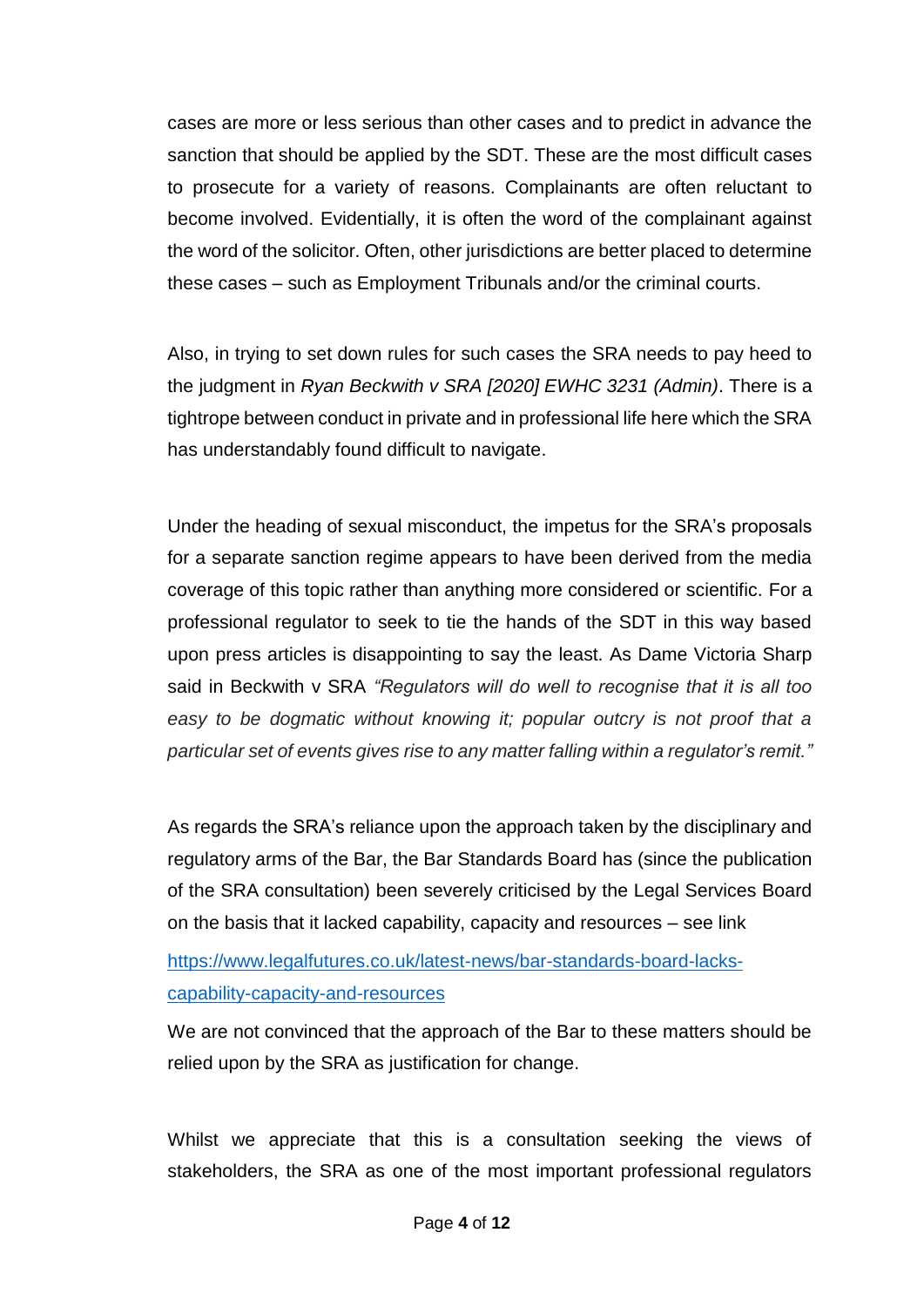should look to hard evidence as justification for change not what seems to be a knee jerk reaction to the media – see reference to "much debate in the media" (top of page 11). Debate in the media is not a substitute for a considered approach based on evidence.

Under the heading "Discrimination and non-sexual harassment", the SRA claims that these cases are also unsuitable for a financial penalty. The usual jurisdiction for such cases is the Employment Tribunal and/or the civil courts. In both cases the remedy is a financial one. Why the SRA considers that financial penalties are unsuitable for discrimination and/or non-sexual harassment is not clear when it works well in other jurisdictions.

In summary, a financial penalty is just one of the various sanctions available to the SDT. Nothing more nothing less. The SRA should not be permitted to fetter the discretion of the SDT which is a wholly independent judicial tribunal. In addition, the penalty for these cases does not need to be linked to the breach in the way proposed by the SRA. A regulator does not need to apply a *"a financial quantity to the harm caused".* 

## **Q3 Are there any other types of conduct that you consider are or are not suitable for a financial penalty?**

No

## **Fixed penalties**

#### *Q***4 Do you agree that we should introduce fixed penalties for certain, less serious, breaches?**

We agree that this could be a sensible proposition but before proceeding further, the SRA should collate historic data on the types of these cases and the financial penalties applied – for example the number of cases in the last 5 years for breach of failure to submit accountants' reports and the amount of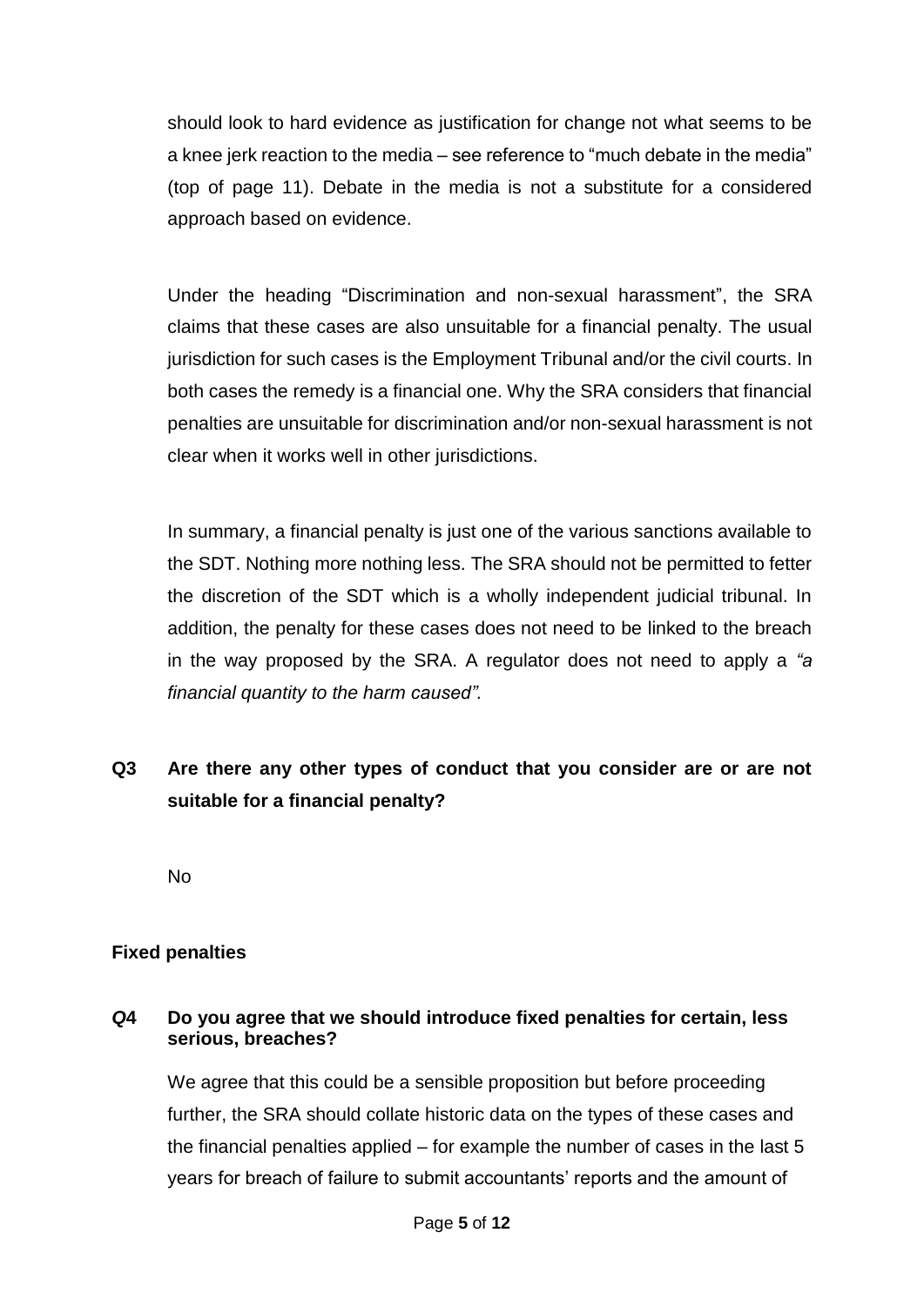the fines applied. If, as we suspect there are very few of these type of cases then the SRA may wish to reconsider its approach and decide whether it is worth introducing a new system for very few cases.

Subject to the above, the SRA should then prepare a list of the breaches to which fixed penalties should be applied. The list should be confined to minor administrative breaches. Under no circumstances should fixed term penalties be applied to breach of the SRA Principles and/or to any of the rules contained in the Codes of Conduct which are not prescriptive and are subject to interpretation/subjectivity and are therefore inappropriate for fixed penalties.

A further discrete consultation could then take place before fixed penalties are introduced.

**Q5 Do you have any comments on the proposed criteria and process?** No

#### **Q6 Do you have any comments on what an appropriate value for fixed penalties might be in different circumstances?**

We agree with the proposals on the level of fine. The key criterion is the list of breaches suitable for a fixed penalty. If that is fair and confined to rules-based minor administrative breaches the profession is likely to accept the imposition of fixed penalties.

## **Financial penalties as credible deterrence**

## **Q7 Do you agree that we should introduce a turnover based assessment for all firms when calculating the level of financial penalty?**

We find this section of the consultation to be rather muddled. The proposals to introduce turnover based assessment could only apply whilst the maximum fining limit remains at £2000 to Alternative Business Structures ("ABSs"). This is not made clear in this part of the paper. It would be a total waste of time and energy to even attempt to allocate a proportion of a £2000 fine to turnover as things presently stand.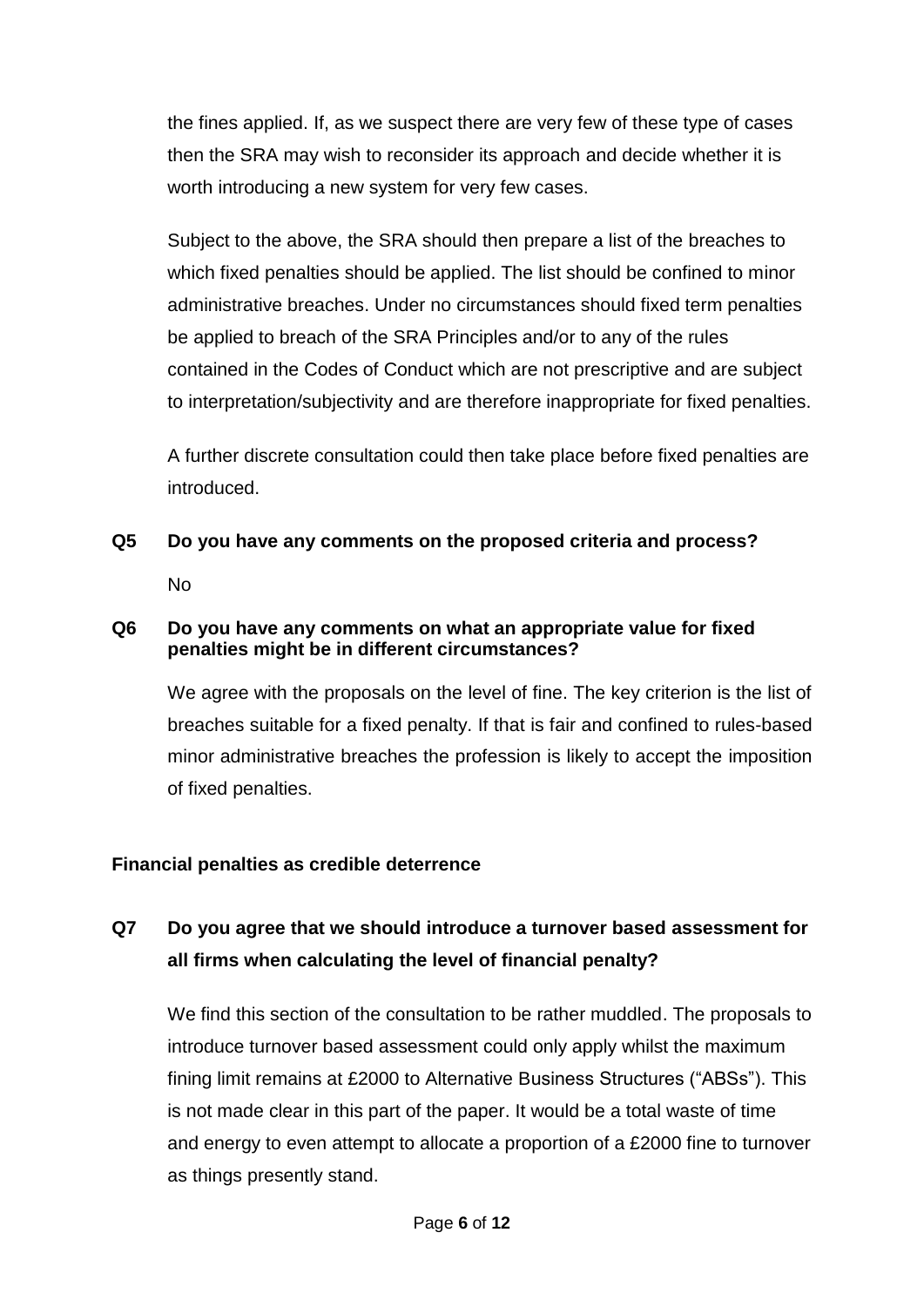The SRA states that the present fining framework does not deliver *"credible deterrence"* and that fines at the top end of the market appear disproportionately low. Very few large firms appear before the SDT and of those that do significant fines are imposed by the SDT (for example £250,000 for White & Case in 2017).

In seeking to justify these proposals, the SRA refers to the top 100 law firms and their revenue of between £30m and £2.1bn and also to comparisons with other regulators for example the Financial Conduct Authority fining Goldman Sachs £97m. The financial success or otherwise of the top 100 law firms at £30m to £2.1bn is almost irrelevant because they represent such a tiny proportion of the firms which appear before the SDT. The majority of firms which appear before the SDT are small firms of 4 partners or less of which there are over 8,000. Also, even these large firms would only be affected under the present regime if they were also ABSs.

Before proceeding further, we would suggest that the SRA provides evidence on the number of ABSs regulated by the SRA and which would likely to be affected by these proposals. The number of ABSs which remotely resemble Goldman Sachs is tiny. Most are small businesses who have taken the opportunity to add non solicitors to the business.

Further, we are wholly against the proposed link between turnover and financial penalty. The turnover of a firm usually bears no relation to the amount of profit. It is only profit which would be relevant to this type of financial assessment.

We also consider that the proposals are unnecessarily complicated, more akin to actuarial tables than sentencing guidelines.

**Q8 Do you agree that we should set the maximum proportion of turnover we can take into account when applying financial penalties across the different levels of seriousness at 5%?**

No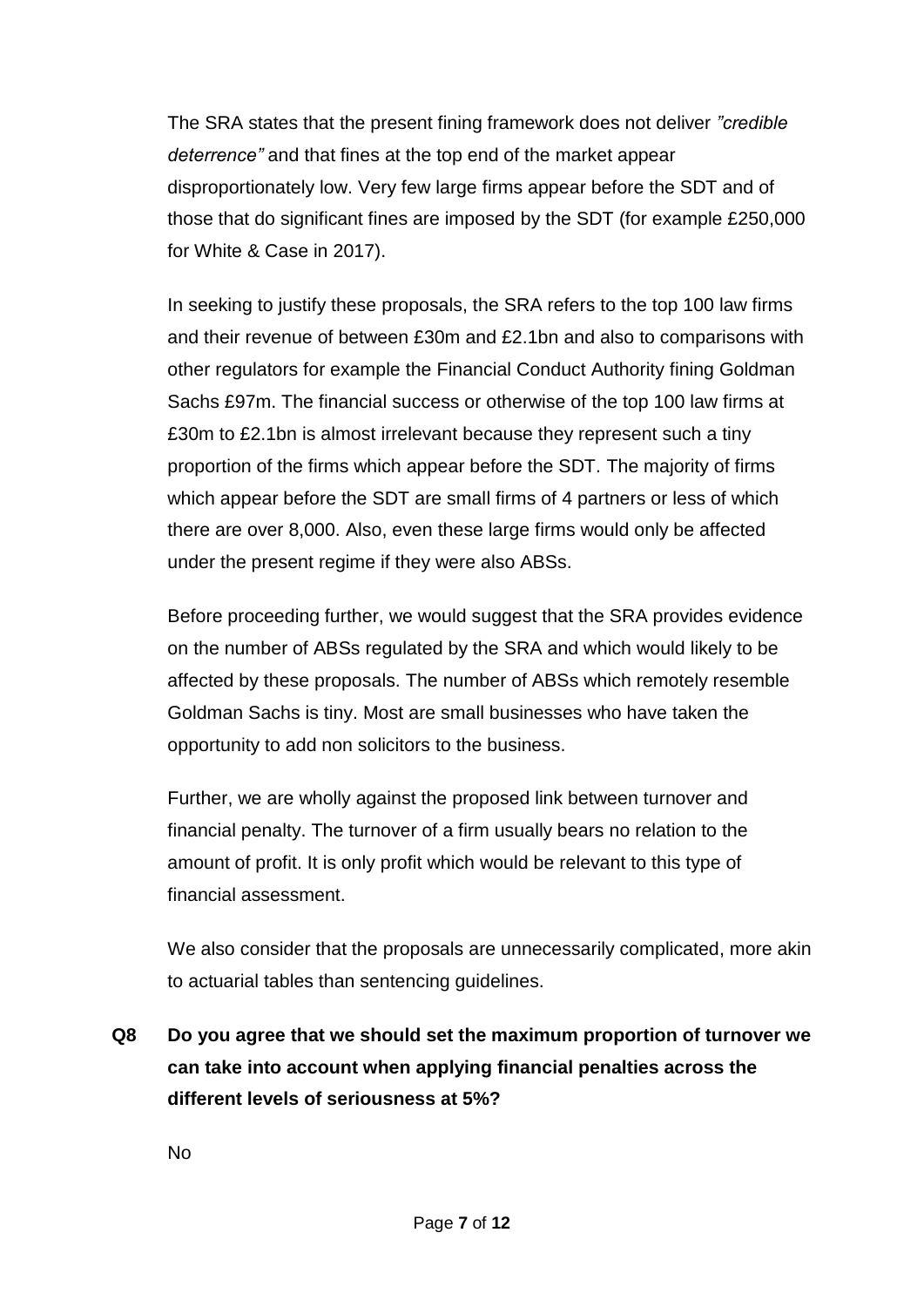## **Q9 Do you agree that we should take into account individual means when determining a financial penalty?**

We do not understand why this is included as a new proposal. We agree that individual means should be taken into account when determining a financial penalty but this is a factor which is already taken into account currently. It is not a change. The SRA's present system is to send to persons or firms subject to an investigation a 3-page statement of financial means questionnaire when the SRA recommends a financial penalty via the adjudication process. The SRA suggests that the statement of means is completed and returned so that the financial means can be taken into account.

# **Q10 Do you have any comments on the proposed features for assessing an individual's means? What other features do you think we should consider, if any?**

No specific comment except that the SRA should beware of basing current fines on past income for the previous completed year. Often individuals and firms are subjected to financial ruin as a result of an SRA's investigation and so previous financial information is of no relevance to the current state of affairs. Individuals are usually dismissed and cannot secure employment until the SRA investigation is completed. The SRA has provided in this consultation a figure of 458 days for completion of the most straightforward investigation (and most will be much longer) so this time lapse needs to be considered. Similarly, the SRA has referred to the fine being based upon the income related to the employment in which the misconduct occurred in the first place. We disagree with this proposal. The fine should be judged upon the financial position of the individual when the fine is applied not at some earlier imaginary point in time.

## **Increasing the threshold for our internal fining powers**

**Q11 Do you agree that we should seek an increase to our internal fining powers for traditional law firms and solicitors to the level of £25k?**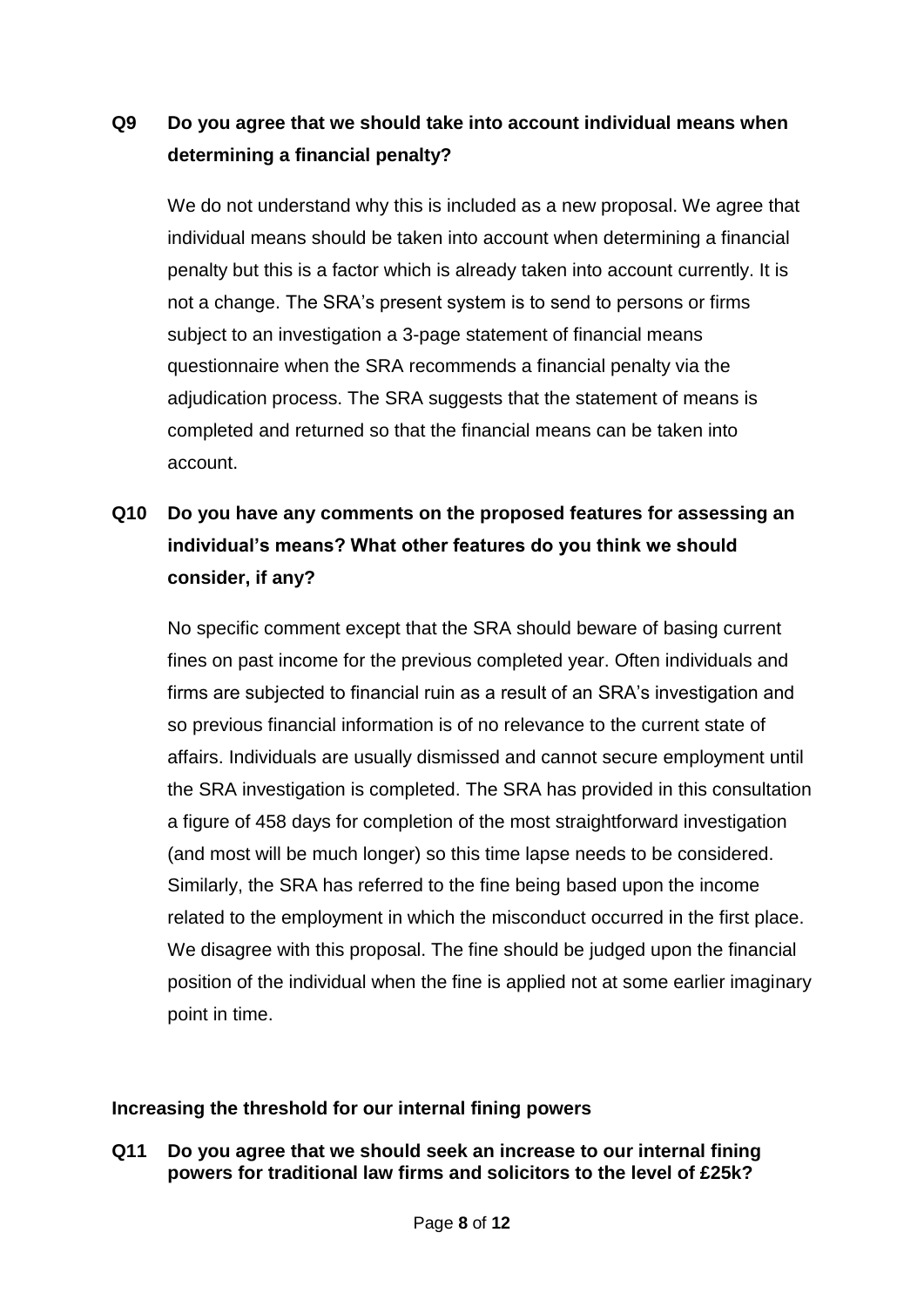We are concerned that the consultation paper sets out a very misleading impression of the justification for the increase in fining powers. We remain unconvinced by the SRA's arguments even more so than in 2014.

Since similar proposals were rejected in 2014, there have been certain changes to the regulatory landscape which are relevant to the SRA being allowed internal fining powers up to £25,000 and which include:

- 1. The SRA Principles & Codes of Conduct 2019 are shorter and not rules based. Many breaches are based upon the SRA's subjective interpretation of what is and what is not professional misconduct. As a result, very few cases are "straightforward". There is argument to be made on both sides. The risk here is that firms will accept the SRA's view of the case and submit to a fine merely on the basis of cost not on the basis of any arguments or mitigation that they might justifiably have; and
- 2. The profession has lost trust in the SRA and its enforcement team Examples of high-profile failures include Leigh Day; Ryan Beckwith; Ellen and Ahmud.
- 3. Concerns have been expressed in the media about the competence of the SRA's enforcement team – for example - see the Law Society Gazette article - Can the SRA be trusted with extra powers? [https://www.lawgazette.co.uk/commentary-and-opinion/can-the-sra-be](https://www.lawgazette.co.uk/commentary-and-opinion/can-the-sra-be-trusted-with-extra-powers/5110954.article)[trusted-with-extra-powers/5110954.article](https://www.lawgazette.co.uk/commentary-and-opinion/can-the-sra-be-trusted-with-extra-powers/5110954.article)
- 4. The SRA now relies upon a single law firm for independent legal advice.

Whilst we can see an argument for a modest increase in its internal fining powers to say £10,000 purely and simply on the basis of inflation (the £2000 fining limit having been put in place on 31 March 2009 by the Legal Services Act 2007) the arguments relied upon by the SRA in its consultation for an increase to £25,000 are weak if not misleading.

The SRA seeks to justify an increase by relying upon unsound comparisons. It states that the average length of time for a case to be concluded before the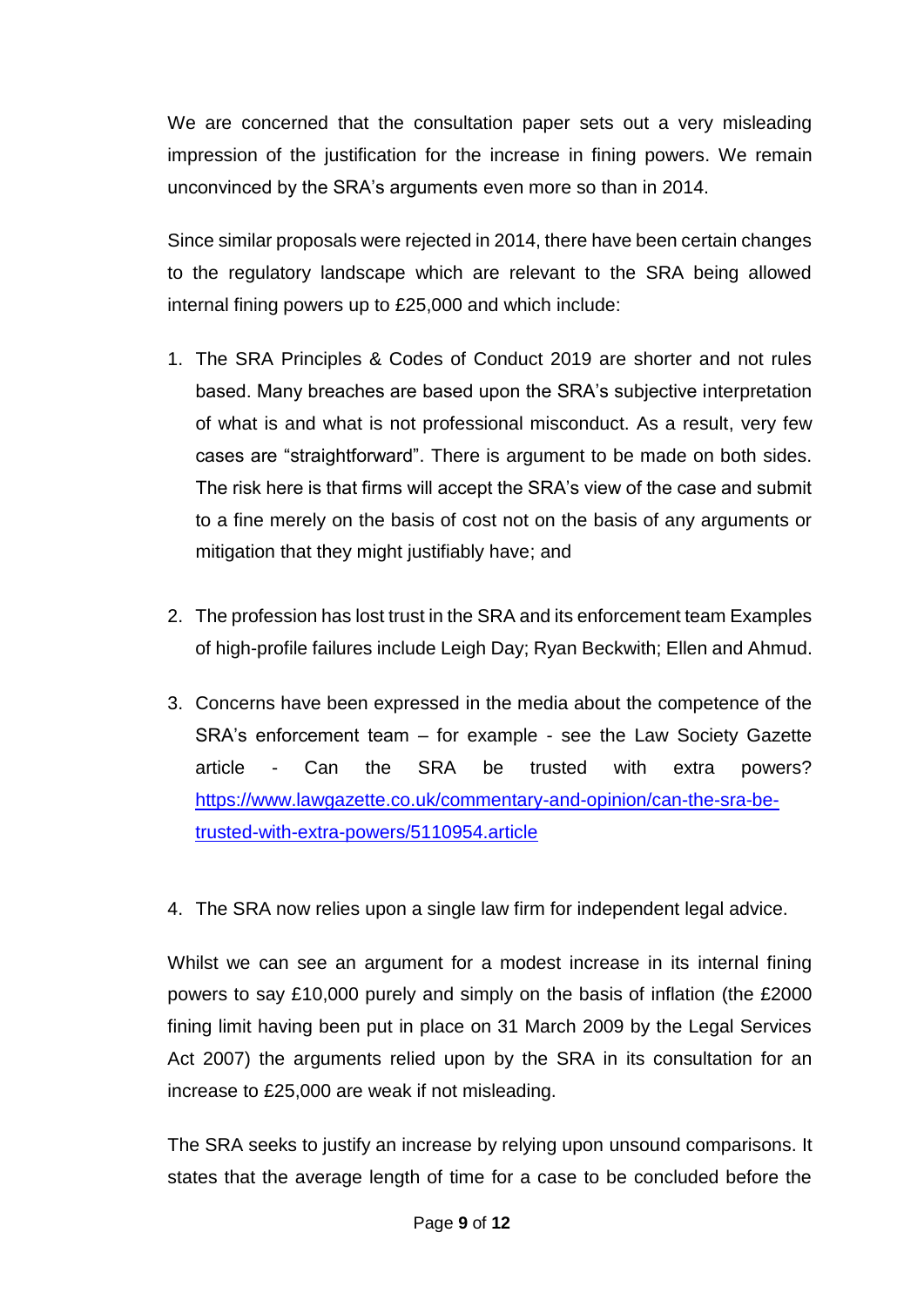SDT in 2020 was 960 days – over two and a half years.. It then states that the average length of time for cases concluded by the SRA internally with a fine in 2021 was 458 days.

The SDT itself will no doubt challenge the impression which the SRA seeks to give i.e., that the SDT is a time-consuming process and causes delay. In truth, once proceedings are issued in the SDT by the SRA, they are concluded within an average of 6 months.

The SRA itself is responsible for the time taken to issue proceedings in the SDT. Of the figure of 960 days or two and a half years the SRA on average bears responsibility for the first two years. Once the proceedings are issued, the case is subject to strict time limits and moves fairly quickly within the SDT. It is the SRA that is generally responsible for delay not the SDT.

Further, the SRA's description of Agreed Outcomes suggests that firms agree readily to whatever is suggested by the SRA as to admitted allegations and fines and that this could be achieved without referral to the SDT. Nothing could be further from reality. In many cases, the specific allegations and the financial penalty are hotly contested and negotiated between the SRA and firms under investigation before an Agreed Outcome is submitted to the SDT. Within this process, the SRA is curtailed by the thought of having to justify its position to the SDT. This process provides a strict control on the SRA in only presenting to the SDT the allegations and sanctions which it considers will be approved by the independent tribunal. Without this check and balance there is a risk that allegations will be admitted and fines agreed which would not be approved by the SDT.

We regard an increase from £2000 to £25,000 to be too much of an increase in one move bearing in mind the issues mentioned above. A more nuanced move would be preferred – for example to £10,000.

At risk of duplication, the subjective nature of the current Principles and Codes of Conduct needs to be borne in mind. The majority of investigations are brought on the basis of breaches of Principles not on the basis of the breach of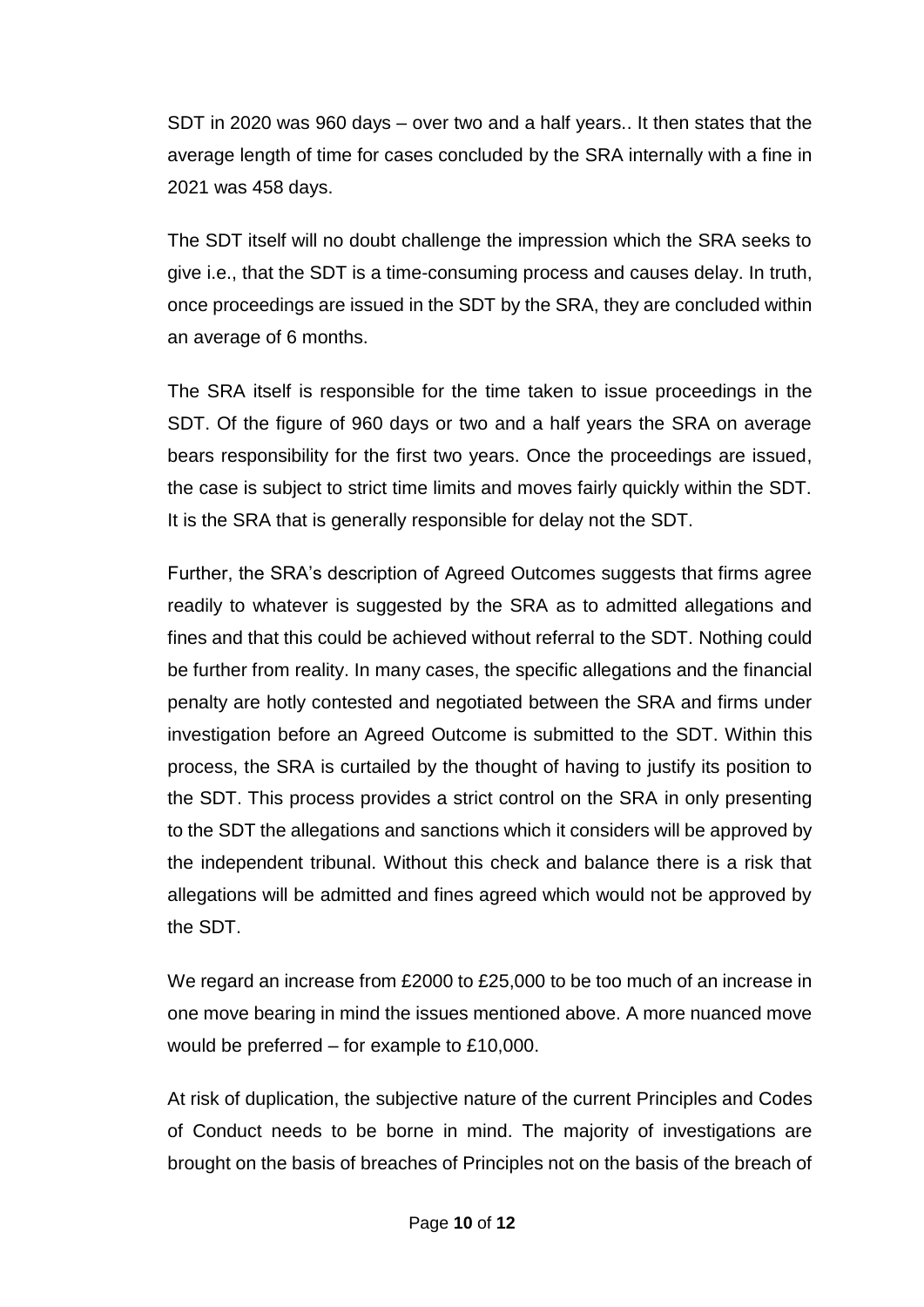prescriptive rules. With a few exceptions such as dishonesty, every other alleged breach of the Principles is subject to disagreement on the part of the person under investigation. Unless the case is determined by the SDT and/or the Administrative Court there is no independent arbiter of what is and what is not misconduct. The SDT is trusted because it is comprised of practising solicitors who are independent of the SRA and have knowledge of the profession. Neither of those attributes can necessarily be found within the SRA.

Further, the SRA has not included any detail in the consultation paper as to who will be responsible for adjudicating if its proposed fining powers are increased to £25,000. The current system is that a complaint is made to the SRA. It is then investigated by an SRA investigation officer who is a full-time employee of the SRA. That same Investigation Officer prepares a Notice and supporting papers recommending a financial penalty. The Notice and the evidence with comments from the person or firm under investigation are then submitted to an SRA Adjudicator.

The SRA Adjudicator is an employee of the SRA. Some of these are full time some are part time. There was a time when the names and qualifications were set out transparently on the SRA website. This is no longer the case. There is therefore a lack of openness and transparency about the process which is unhelpful to the SRA maintaining the trust of the profession.

The investigation and then the quasi-judicial adjudication process would under these proposals be undertaken by employees of the SRA. As this Society stated in 2014, the SRA would be acting as investigator, prosecutor, judge and jury in its own interest in imposing these more significant fines. One of the most important principles of natural justice is that no-one is judge in his own cause – Nemo judex in causa sua – or no person can judge a case in which they have an interest. This is a principle which appears to be unimportant to the SRA.

We would be hard pushed to describe the process as independent and impartial. Whilst the fines remain at £2000, the harm that the SRA and its Adjudicators can inflict is limited but should the fining powers be increased to £25,000 then it is a massive jump and one which would be unwelcome to the